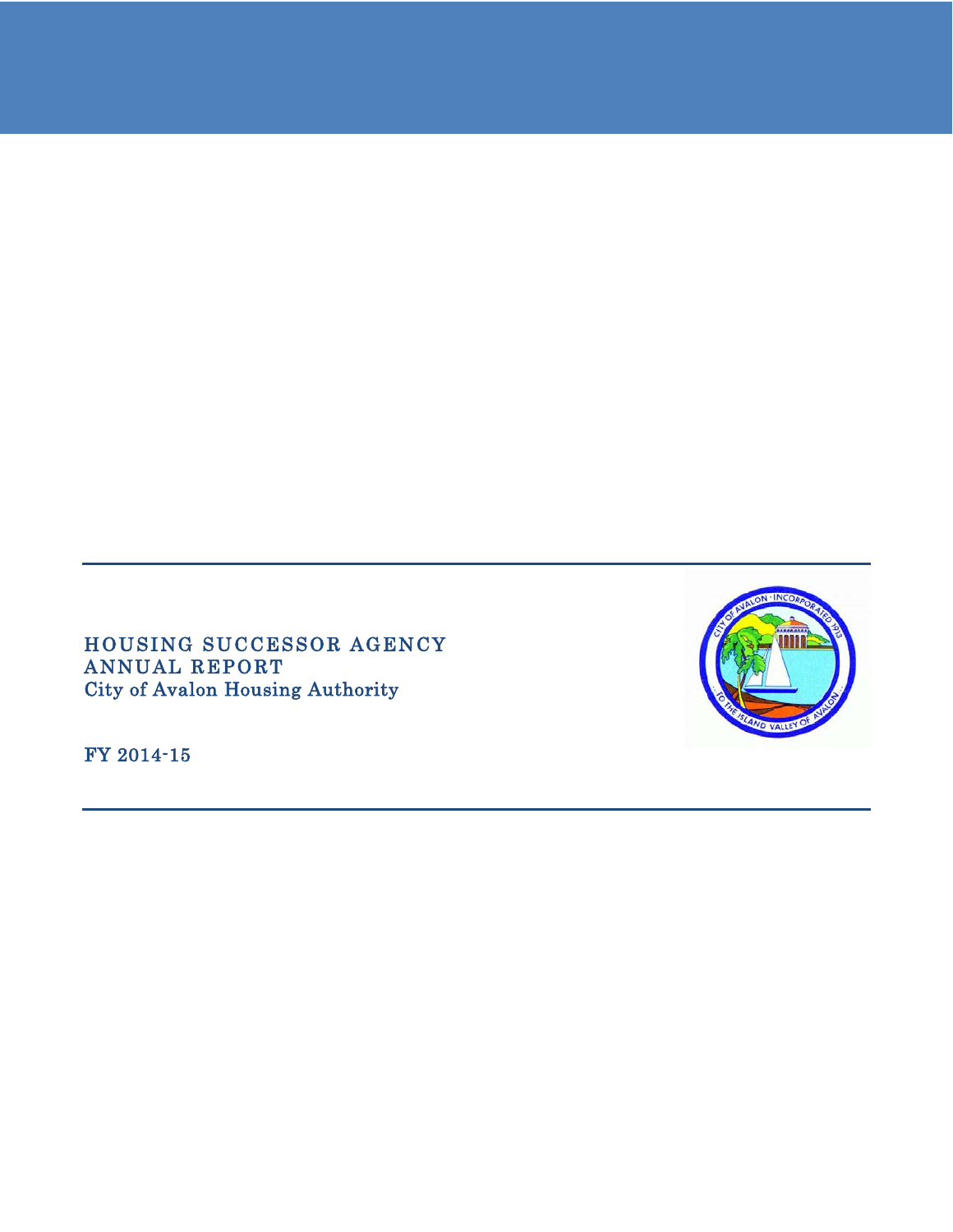# TABLE OF CONTENTS

| REPORTING REQUIREMENTS OF SENATE BILL 341 AND ASSEMBLY BILL 1793 |  |
|------------------------------------------------------------------|--|
|                                                                  |  |
|                                                                  |  |
|                                                                  |  |
|                                                                  |  |
|                                                                  |  |
|                                                                  |  |
| OUTSTANDING INCLUSIONARY AND REPLACEMENT HOUSING OBLIGATIONS  8  |  |
|                                                                  |  |
|                                                                  |  |
|                                                                  |  |
|                                                                  |  |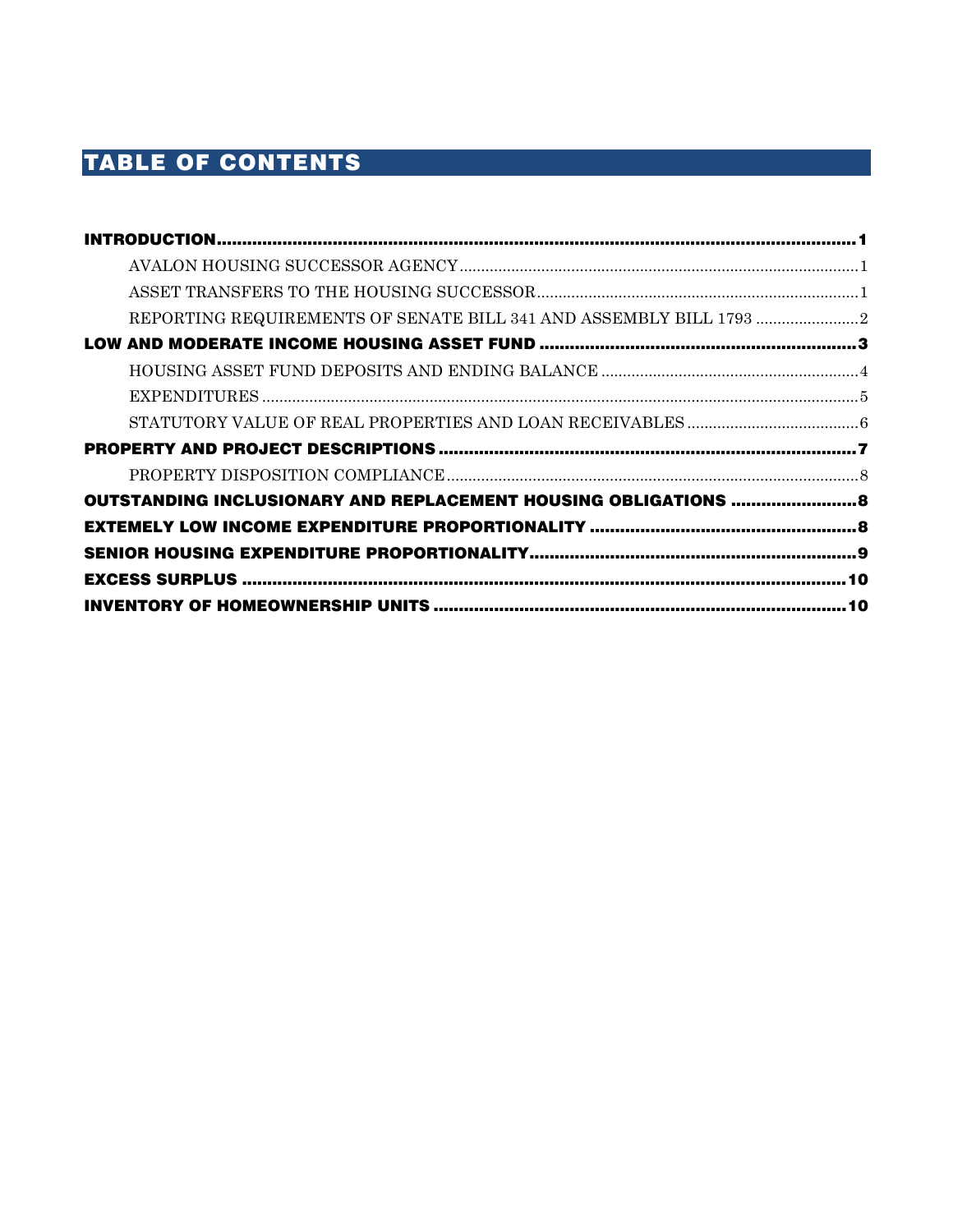# <span id="page-2-0"></span>INTRODUCTION

# <span id="page-2-1"></span>AVALON HOUSING SUCCESSOR AGENCY

The City Council of the City of Avalon ("City Council") adopted a resolution establishing the Avalon Housing Authority ("Authority") on or about February 2, 1983. The City Council further affirmed the need for the Authority and reauthorized its powers by adopting Resolution No. 12- 02 on January 30, 2012.

The Authority serves as the housing successor entity to the former Avalon Community Improvement Agency ("ACIA"). All California redevelopment agencies were dissolved effective February 1, 2012 by Assembly Bills x1 26 and 1484 (Parts 1.8 and 1.85 of the Health and Safety Code or "HSC"). The City Council elected not to retain the housing assets and functions of the former ACIA, and designated the Authority as the housing successor entity. The Authority thereby inherited all rights, powers, assets, liabilities, duties, and obligations associated with the housing activities of the former ACIA, excluding any amounts in the Low and Moderate Income Housing Fund ("LMIHF"). All former ACIA housing assets and liabilities were transferred to Authority through the Housing Asset Transfer Form and approved by the Department of Finance ("DOF") in August 2012 and updated in September 2014.

It is important to note that although the Authority inherited the ACIA's assets and functions, it does not have an ongoing financing mechanism to maintain them like the ACIA. The former ACIA primarily funded projects with LMIHF generated by redevelopment tax increment; this tool was abolished with the dissolution of redevelopment.

# <span id="page-2-2"></span>ASSET TRANSFERS TO THE HOUSING SUCCESSOR

According to HSC Section 34176(e), housing assets may include the following.

- Real property
- Restrictions on the use of property
- Personal property in a residence
- Housing-related files
- Office supplies and software programs acquired for low-and moderate-income purposes
- Funds encumbered by an enforceable obligation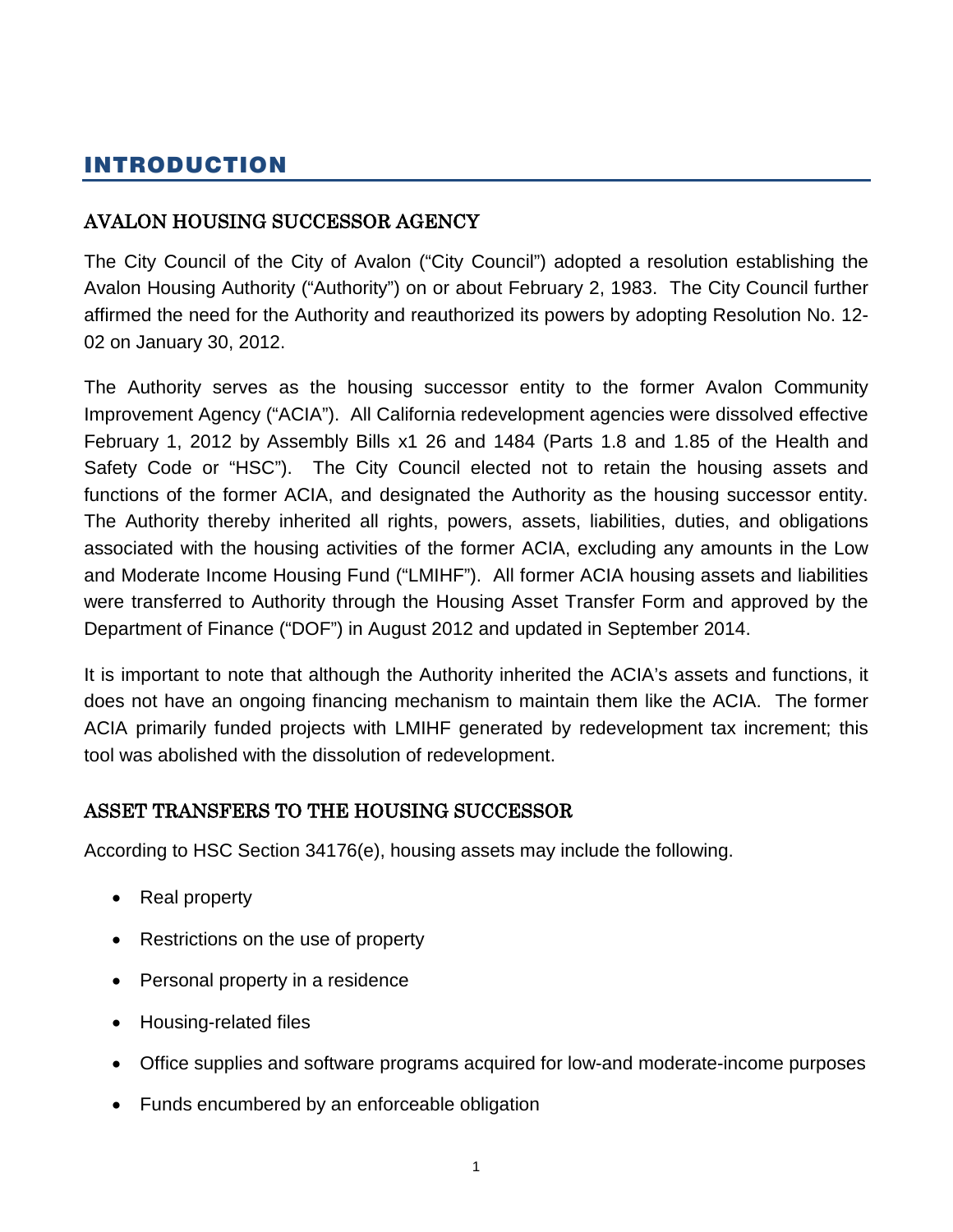- Loan or grants receivable funded from the former LMIHF
- Funds derived from rents or operation of properties acquired for low-and moderateincome housing purposes
- Rents or payments from housing tenants or operators of low-and moderate-income housing
- Repayment of Supplemental Educational Revenue Augmentation Fund loans

The vast majority of assets transferred to the Authority were real properties and affordable housing covenants.

# <span id="page-3-0"></span>REPORTING REQUIREMENTS OF SENATE BILL 341 AND ASSEMBLY BILL 1793

Senate Bill 341 ("SB 341"), effective in 2014, and Assembly Bill 1793 ("AB 1793"), effective in 2015, amended certain sections of the HSC that pertain largely to the entities that accepted the housing assets and liabilities of former redevelopment agencies. SB 341 clarified that all former redevelopment agency housing assets, regardless of their originating redevelopment agency, must be maintained in a separate fund, known as the Low and Moderate Income Housing Asset Fund ("Housing Asset Fund").

In accordance with HSC Section 34176.1(f), the following data must now be reported annually for the Housing Asset Fund. Please note, while annual reporting is required, compliance periods may be longer, as described below. Not all items are applicable to all housing successors.

- 1. Total amount deposited in the Housing Asset Fund for the Fiscal Year.
- 2. Statement of balance at the close of the Fiscal Year.
- 3. Description of expenditures for Fiscal Year broken out as follows:
	- a. Rapid rehousing for homelessness prevention (maximum of \$250,000 per year)
	- b. Administrative expenses (greater of \$200,000 or 5 percent of "portfolio")
	- c. Monitoring expenses (included as an administrative expense)
	- d. All other expenditures must be reported as spent for each income group (extremely low-, very low-, and low income)
- 4. Other "Portfolio" balances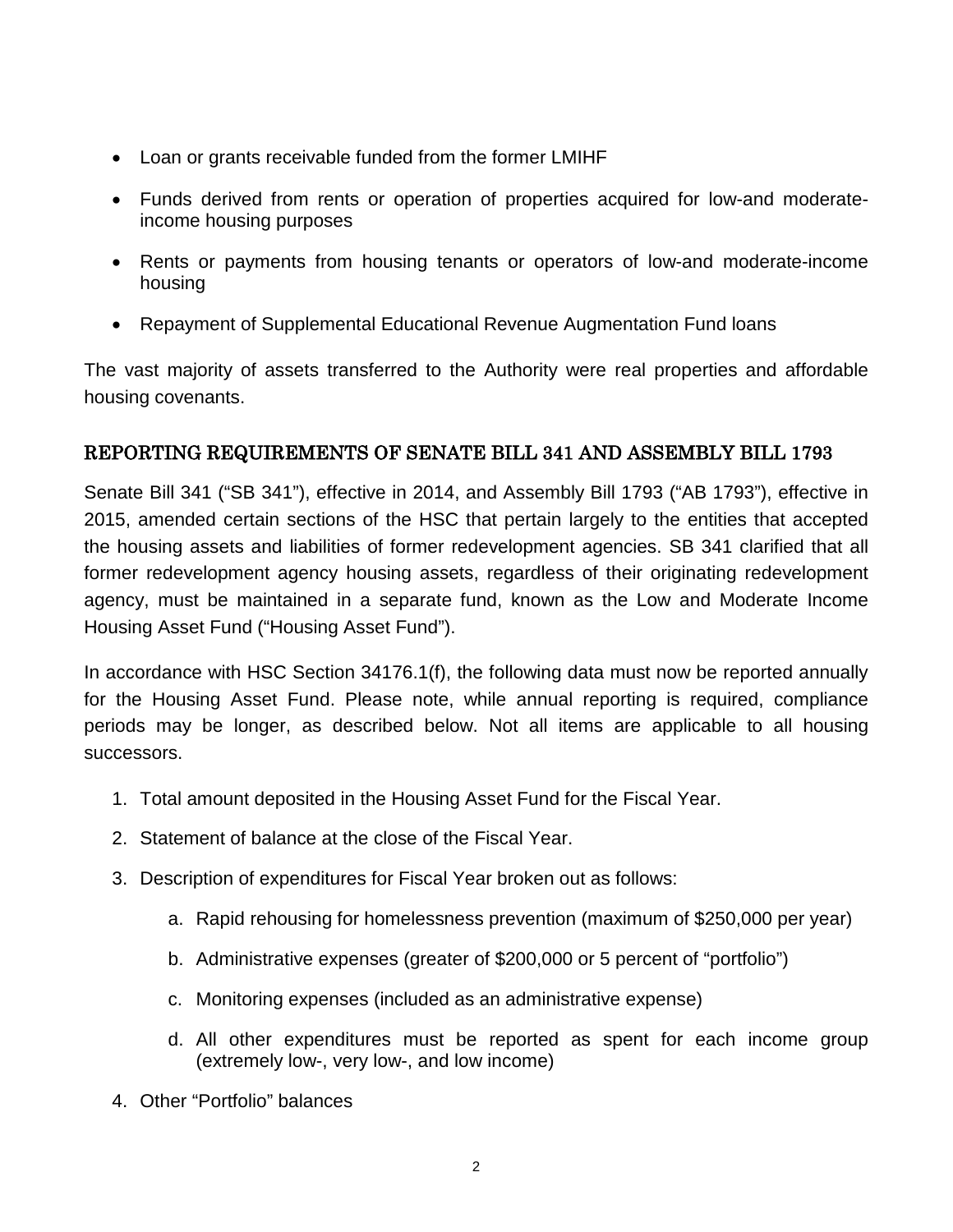- a. Statutory value of any real property either transferred from the former ACIA or purchased by the Housing Asset Fund. Note that the Housing Successor may only hold property for five years.
- b. Value of loans and grants receivable.
- 5. Descriptions of any transfers to another housing successor for a joint project.
- 6. Description of any project still funded through the Recognized Obligation Payment Schedule ("ROPS").
- 7. Update on property disposition for any property owned more than 5 years or plans for property owned less than 5 years.
- 8. Description of any outstanding production obligations of the former redevelopment agency that are inherited by the Housing Successor.
- 9. Compliance with proportionality requirements (income group targets). Compliance must be upheld on a five year cycle.
- 10.Percentage of deed-restricted rental housing restricted to seniors and assisted by the entity assuming housing functions, the former ACIA, or the County within the past 10 years compared to the total number of units assisted by any of those three agencies.
- 11.Amount of excess surplus, and if any, the plan for eliminating it.
- 12.An inventory of homeownership units assisted by the former ACIA or its housing successor subject to covenants or restrictions.

# <span id="page-4-0"></span>LOW AND MODERATE INCOME HOUSING ASSET FUND

The Housing Asset Fund<sup>[1](#page-4-1)</sup> replaced the former ACIA's LMIHF. The Housing Asset Fund includes all of the assets that were transferred from the ACIA to the Authority via the Housing Asset Transfer Form which included:

- 1. Real properties,
- 2. Affordable housing covenants,
- 3. Loan receivables,
- 4. Income from ground leases and rental properties, and
- 5. Supplemental Educational Revenue Augmentation Fund Loan.

<span id="page-4-1"></span>City of Avalon Fund 153  $\overline{\phantom{a}}$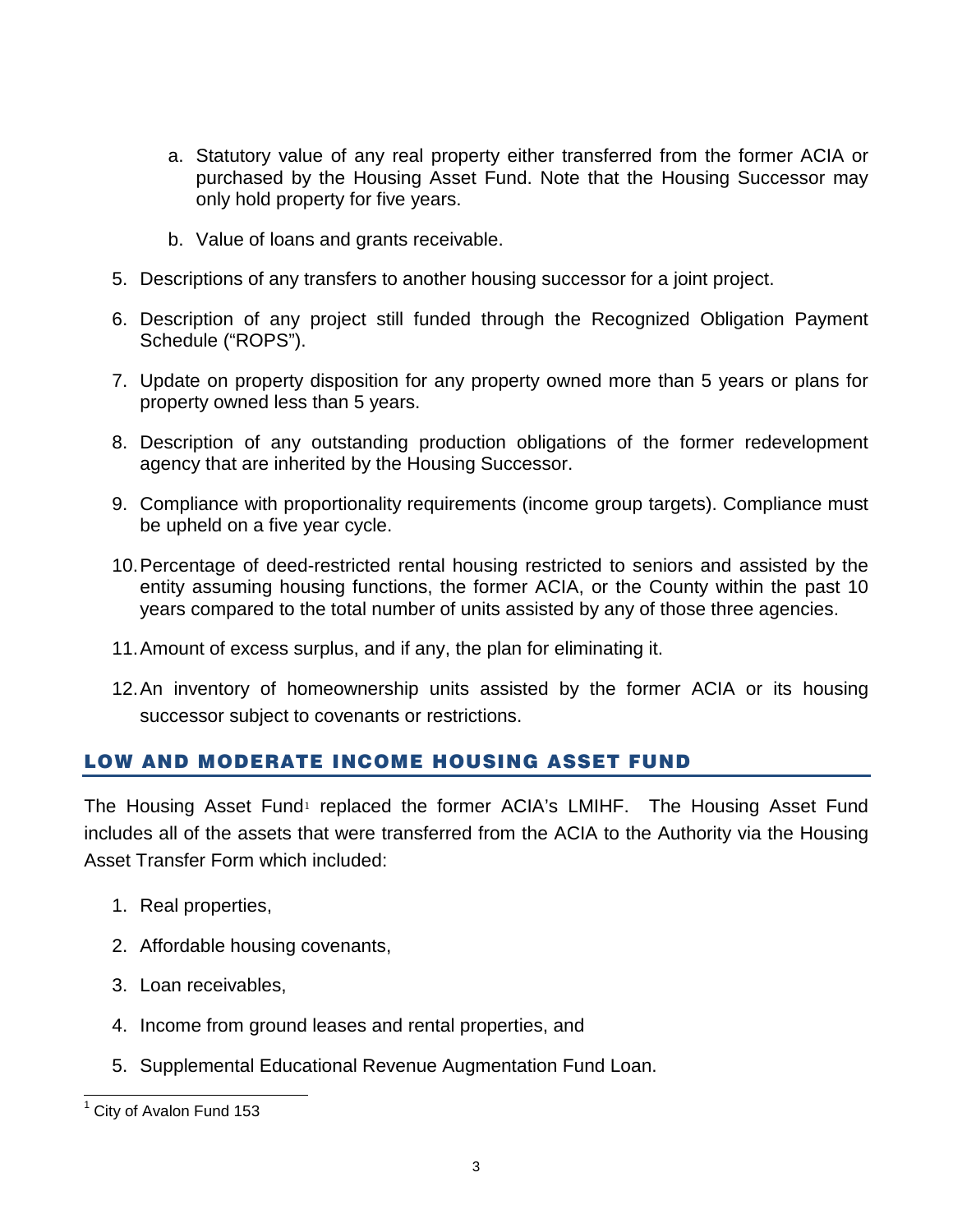# <span id="page-5-0"></span>HOUSING ASSET FUND DEPOSITS AND ENDING BALANCE

SB 341 requires that the Authority annually report the amount of funds that were deposited into the Housing Asset Fund during the fiscal year. The Authority deposited \$411,050 into the Housing Asset Fund during fiscal year 2014-15. The sources of the deposits are detailed below in Table 1. There were no deposits into the Housing Asset Fund related to the Recognized Obligation Payment Schedule.

| <b>Fiscal Year 2014-15 Housing Asset Fund Deposits</b> | Table 1   |
|--------------------------------------------------------|-----------|
| <b>Avalon Housing Authority</b>                        |           |
|                                                        |           |
| <b>Revenue Source</b>                                  | Amount    |
| Rental Income - 206 E. Whittley                        | \$23,336  |
| Ground Leases - 238 & 311 Descanso                     | \$300     |
| Miscellaneous Cash                                     | \$414     |
| Downpayment Assistance Loans 336 & 338 Triana          | \$292,000 |
| Loan Payoff - 338 Triana                               | \$95,000  |
|                                                        | \$411,050 |

At the close of fiscal year 2014-15, the ending balance in the Housing Asset Fund was \$5,394,039 as shown in Table 2.

| <b>Fiscal Year 2014-15 Housing Asset Fund Ending Balance</b> | Table 2         |
|--------------------------------------------------------------|-----------------|
| <b>Avalon Housing Authority</b>                              |                 |
| <b>Balance Type</b>                                          | Amount          |
| Cash                                                         | \$<br>461,982   |
| Due To                                                       | (18, 869)       |
| <b>Accounts Payable</b>                                      | (500)           |
| <b>Land Held For Resale</b>                                  | 3,951,426       |
| <b>SERAF Loan Advance</b>                                    | 1,000,000       |
| <b>FUND BALANCE</b>                                          | \$<br>5,394,039 |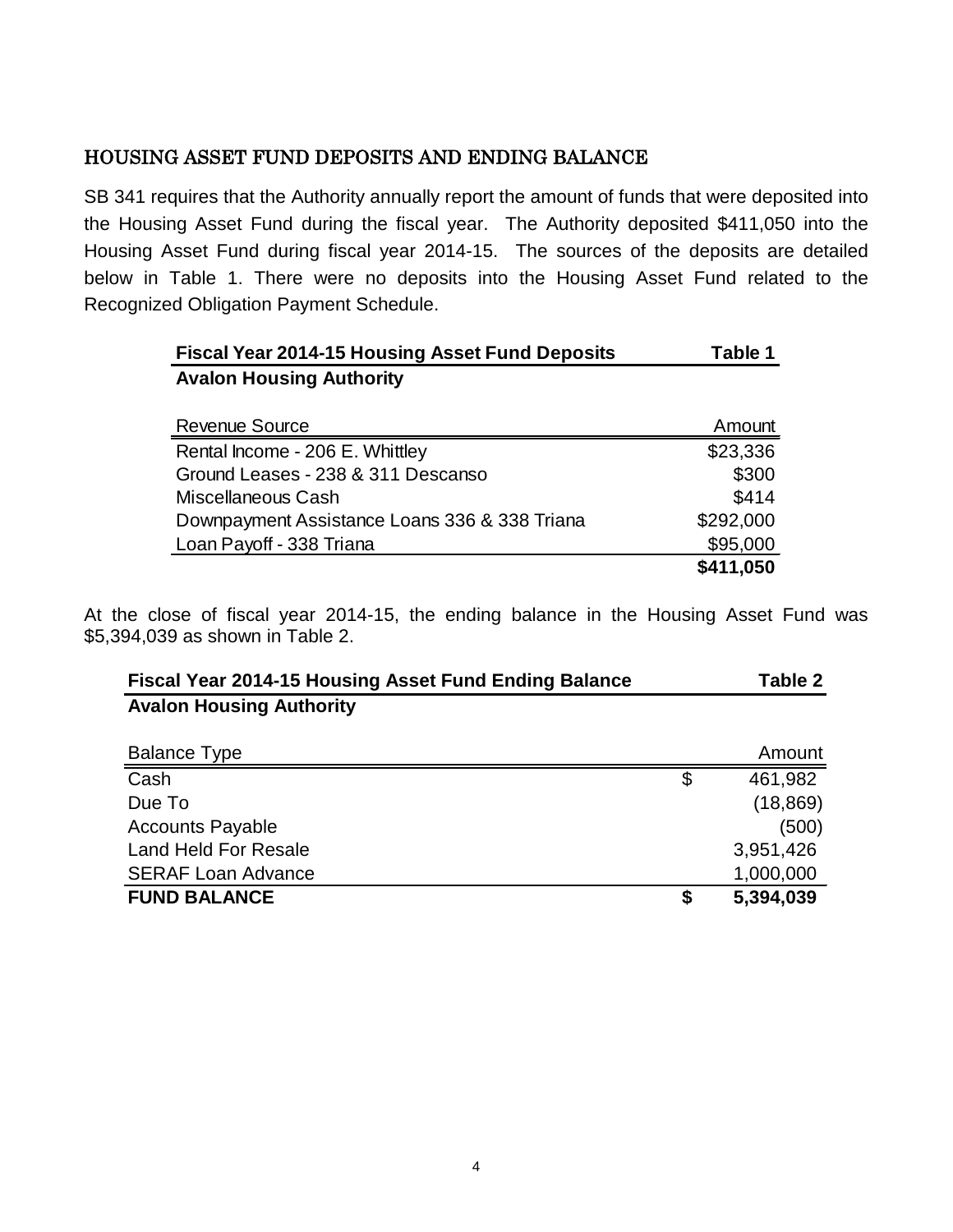# <span id="page-6-0"></span>EXPENDITURES

SB 341 provides the following guidelines for expenditures from the Housing Asset Fund:

- 1. Administrative costs, which include housing monitoring, are capped at \$200,000 or 5% of the Housing Asset Fund's "portfolio", whichever is greater. The portfolio includes cash, outstanding loans or other receivables, and the statutory value of any land owned.
- 2. A housing successor is authorized to spend up to \$250,000 per year on rapid rehousing solutions for homelessness prevention if the former ACIA did not have any outstanding housing production requirements. The former ACIA had a surplus of affordable housing production units, and therefore the Authority as Housing Successor is allowed to make this expenditure if it chooses and funding is available for such expenditures.
- 3. Remaining allowable expenditures must be spent to improve housing options affordable to households earning 80% or less of the area median income ("AMI"). This means that no funding may be spent on moderate-income households, as was previously authorized by redevelopment law. Of the money expended, a minimum of 30% must go towards households earning 30% or less of the AMI, and a maximum of 20% may go towards households earning between 60% and 80% of the AMI.

Note that housing successors must report expenditures by category each year, but compliance is measured every five years. For example, a housing successor could spend all of its funds in a single year on households earning between 60% and 80% AMI, as long as it was 20% or less of the total expenditures during the five-year compliance period. The first five-year compliance period will be evaluated at the end of Fiscal Year 2018-19.

Table 3 summarizes the Housing Asset Fund expenditures by category. All expenditures in FY 2014-15 were administrative expenses.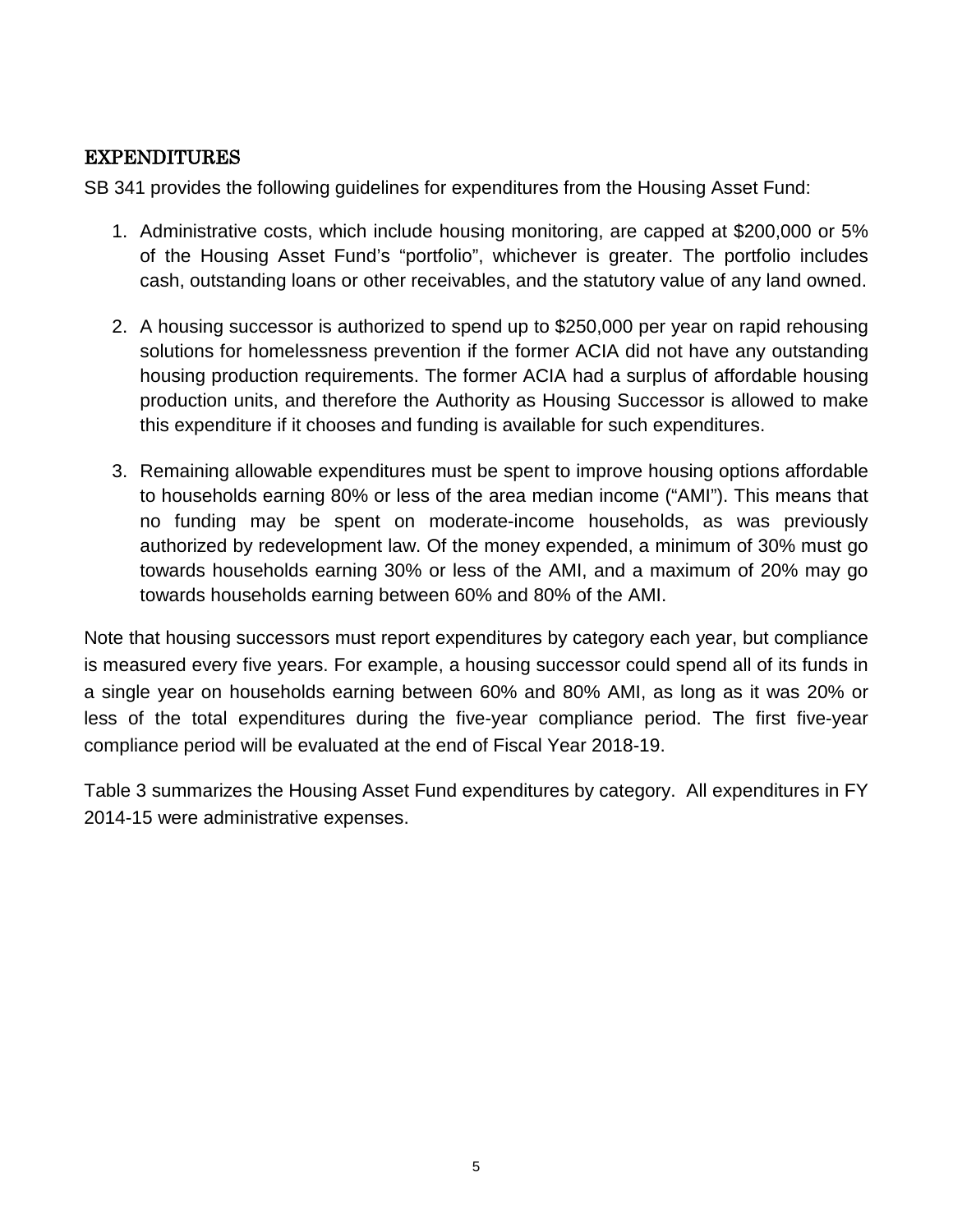#### **Fiscal Year 2014-15 Housing Asset Fund Expenditures Table 3**

#### **Avalon Housing Authority**

|                    | Admin/   | Rapid | Ext. Low                                                                    | Other   Ext. Low Very Low |     |     | Low |
|--------------------|----------|-------|-----------------------------------------------------------------------------|---------------------------|-----|-----|-----|
| <b>Expenditure</b> |          |       | Monitoring Rehousing Rental Units Units <a>0% AMI 30-60% AMI 60-80% AMI</a> |                           |     |     |     |
| Administration     | \$11,152 | \$0   | \$0                                                                         | \$0                       | \$0 | \$0 | \$0 |
| Annual Total       | \$11,152 | \$0   | \$0                                                                         | \$0                       | \$0 | \$0 | \$0 |
|                    |          |       |                                                                             |                           |     |     |     |

#### **Compliance Period Expenditures (2013-14 through 2018-19)**

| <b>Total Expenditures</b> | \$11.152  | \$0       | \$0        | \$0   | \$0        | \$Ο | \$0  |
|---------------------------|-----------|-----------|------------|-------|------------|-----|------|
| SB 341 Limitation         | \$200,000 | \$250,000 | >30%       | < 70% | $>30\%$    | N/A | <20% |
| <b>Compliant (Yes/No)</b> | Yes       | Yes       | <b>Yes</b> | Yes   | <b>Yes</b> | N/A | Yesl |

### <span id="page-7-0"></span>STATUTORY VALUE OF REAL PROPERTIES AND LOAN RECEIVABLES

The Authority must report on the statutory value of real properties formerly owned by the ACIA and loans and/or grant receivables listed on the Housing Asset Transfer Form, shown in Table 4 on the following page.

The Authority issued two new loans in FY 2014-15 totaling \$192,000; however, the loans were funded with housing bond proceeds and are not subject to SB 341's expenditure limitations on Housing Asset Funds.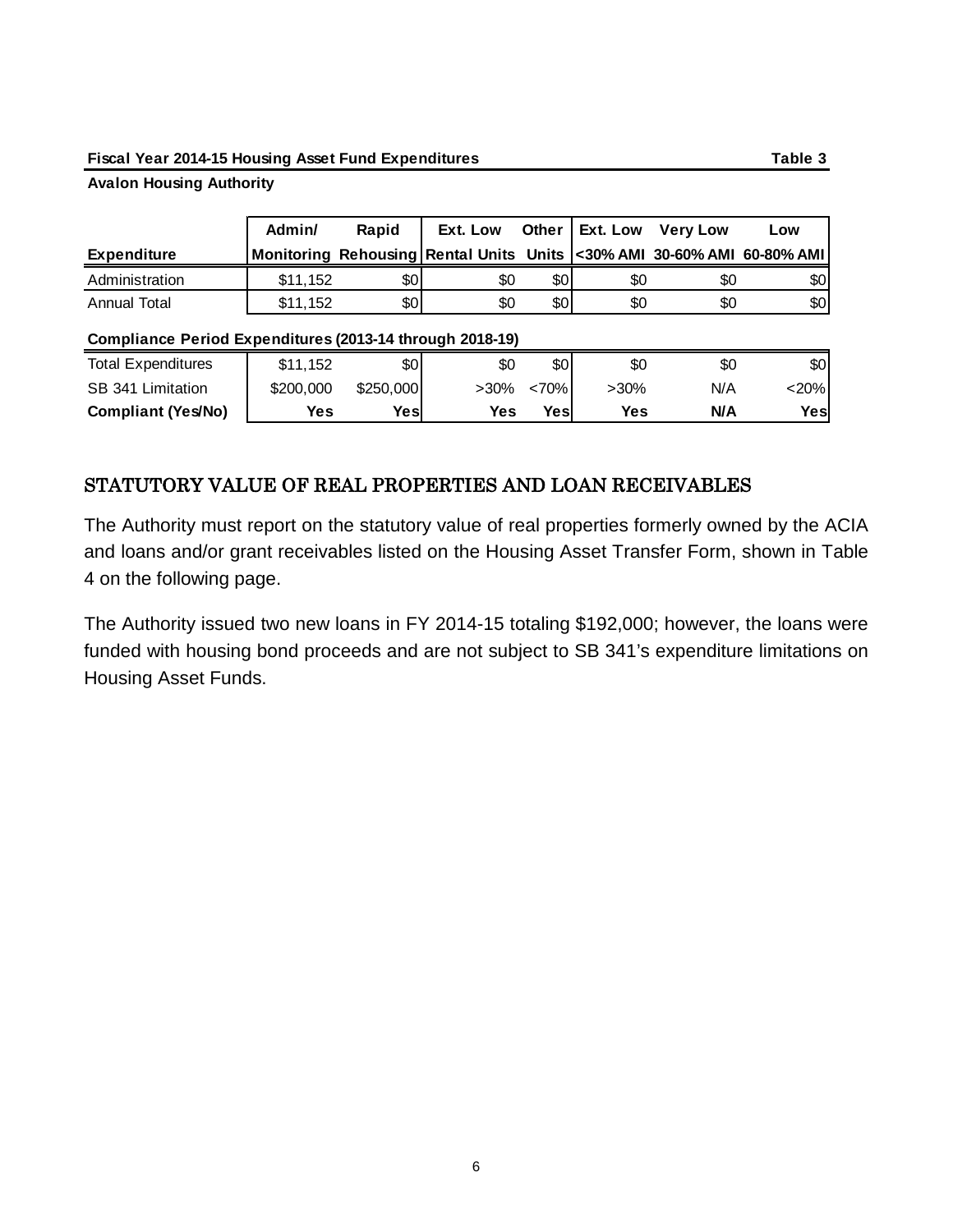| Fiscal Year 2014-15 Real Properties and Receivables | Table 4     |
|-----------------------------------------------------|-------------|
| <b>Avalon Housing Authority</b>                     |             |
|                                                     |             |
| Asset                                               | Amount      |
| <b>Real Properties</b>                              |             |
| 309 Beacon Street                                   | \$862,511   |
| 313 Beacon Street                                   | \$236,315   |
| 238 Descanso Avenue <sup>1</sup>                    | \$150,000   |
| 311 Descanso Avenue <sup>1</sup>                    | \$150,000   |
| 206 East Whittley Avenue                            | \$2,852,600 |
| Subtotal                                            | \$4,251,426 |
| <b>Loan Receiveables</b>                            |             |
|                                                     |             |
| Homebuyer Downpayment Assistance Loans              | \$292,000   |
| <b>SERAF Loan Advance</b>                           | \$1,000,000 |
| Subtotal                                            | \$1,292,000 |
| Total                                               | \$5,543,426 |

 $1$  The Authority issued first-time homebuyer loans with these property owners and holds interest in the land underneath the homes as security in the event of default. The value of these properties are not included in the Housing Asset Fund balance in Table 2.

# <span id="page-8-0"></span>PROPERTY AND PROJECT DESCRIPTIONS

The ACIA previously transferred seven real properties to the Authority that were approved by DOF on the Housing Asset Transfer Form in 2012. The Authority sold two of the properties in FY 2013-14. The following is a description of each of the remaining properties:

 309 & 313 Beacon Street: This 13-unit senior housing complex is affordable to very low income residents. Income restrictions are held in place by a Ground Lease and related Regulatory Agreement. The project was constructed in 2002 with a combination of USDA Section 515 funds, Low Income Housing Tax Credit ("LIHTC") financing, HOME funds, ACIA funds (for land purchase) and Federal Home Loan Bank funds. The affordability covenant runs for 55 years and expires in 2047. The ACIA transferred ownership of the land under the property to the Authority.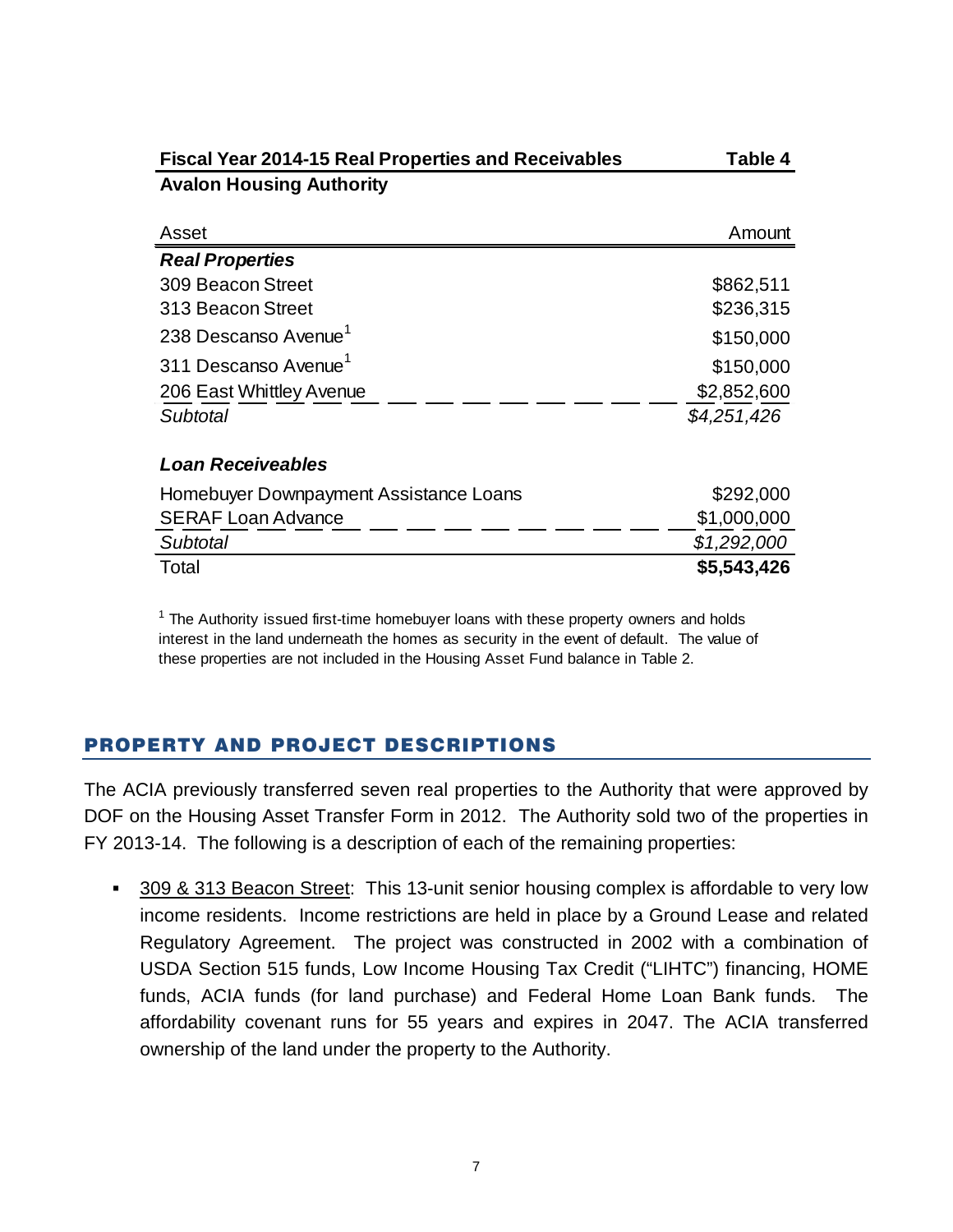- 206 E. Whittley Avenue: This property contains a five-unit apartment complex, of which two units are currently occupied. It is not income-restricted. The ACIA purchased the property in 2008 and had planned to build new affordable housing units, however was unable to pursue development due to the dissolution of redevelopment. The Authority has been marketing the property for sale and will dispose of this property within five years as required by SB 341.
- 238 & 311 Descanso Avenue: These two single-family homes have 55-year restrictive covenants that expire in 2051. The ACIA owned the land under the homes regulated by Ground Leases, which were transferred to the Authority. They are both affordable to moderate income households that received assistance from ACIA through its First-Time Homebuyer Down Payment Assistance Program.

# <span id="page-9-0"></span>PROPERTY DISPOSITION COMPLIANCE

HSC Code Section 34176(e) requires that all real properties acquired by the ACIA prior to February 1, 2012 and transferred to the Authority be developed pursuant to the requirements detailed in HSC Section 33334.16. Thus, all property that falls within in these parameters must be developed for affordable housing purposes within 5 years from the date DOF approved the Housing Asset Transfer Form. Avalon's original Housing Asset Transfer Form was approved by DOF on August 30, 2012, however DOF later asked the Successor Agency to revise the form to make a correction. The revised Housing Asset Transfer Form was approved by DOF on December 15, 2014, and therefore the 5 year deadline will end on December 15, 2019. If the Authority is unable to develop these properties within the 5 year period, the law allows for a 5 year extension via adoption of a resolution. The only Authority property subject to this provision is 206 E. Whittley Avenue, which is currently being marketed for sale.

# <span id="page-9-1"></span>OUTSTANDING INCLUSIONARY AND REPLACEMENT HOUSING OBLIGATIONS

The former ACIA had a surplus of 52 affordable housing units as of February 1, 2012. There are no outstanding inclusionary or replacement housing obligations to be fulfilled by the Authority.

# <span id="page-9-2"></span>EXTEMELY LOW INCOME EXPENDITURE PROPORTIONALITY

Expenditures from the Housing Asset Fund shall be limited to lower income households earning 80% or less of the AMI, with at least (not less than) 30% of expenditures for rental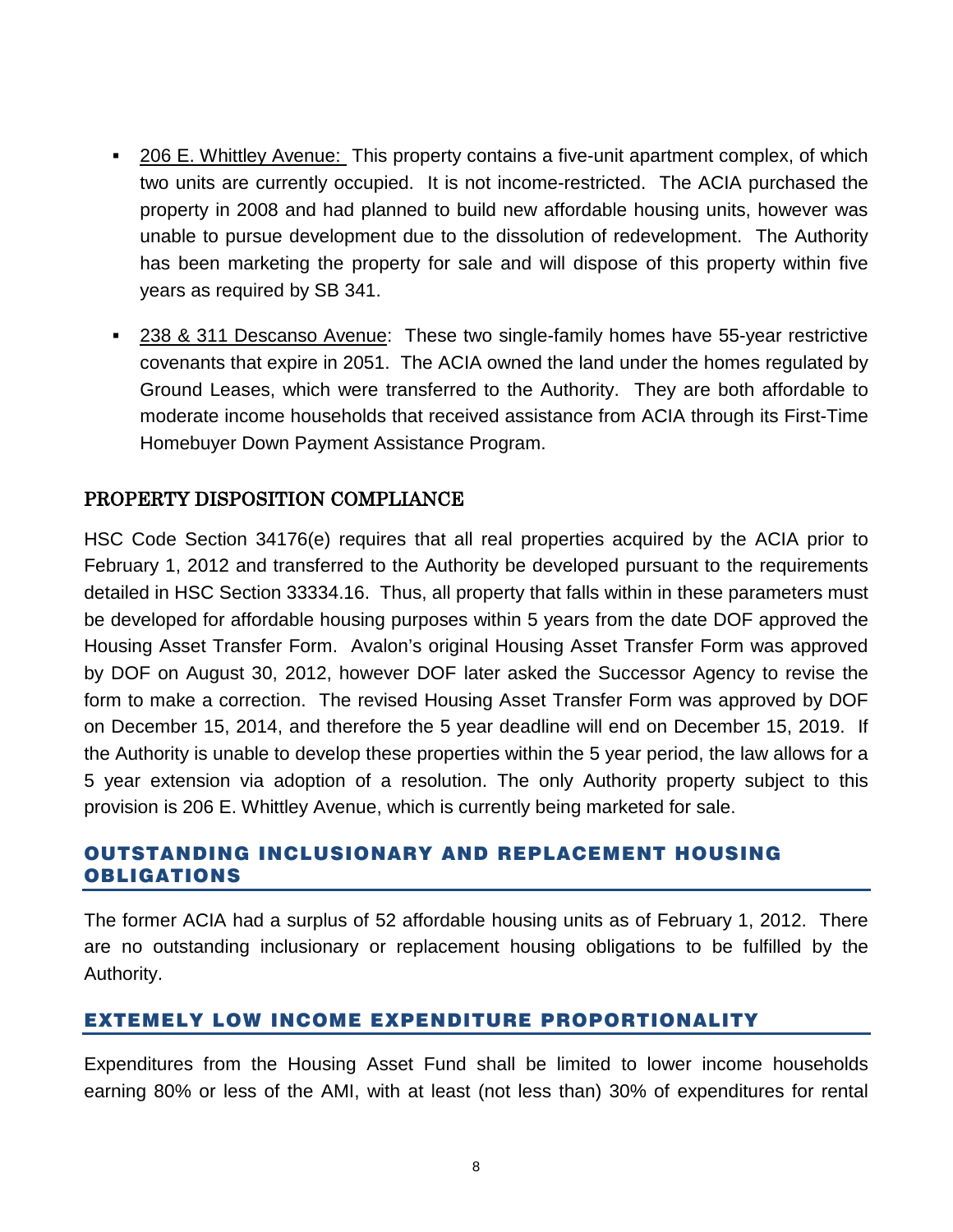housing for households earning 30% or less of the AMI and not more than 20% of the expenditures for household earning between 60% and 80% of the AMI.



Failure to comply with the extremely low income requirement in any five-year report will result in the Authority having to ensure that 50% of remaining funds be spent on extremely low income rental units until in compliance. Exceeding the expenditure limit for households earning between 60% and 80% of the AMI in any five-year reporting period will result in the Authority not being to expend any funds on these income categories until in compliance.

As depicted in Table 3, the Authority only had administrative expenditures in FY 2014-15 and is therefore in compliance with extremely low income 30% expenditure requirement. The Authority will ensure that it adheres to extremely low income expenditure limitations by the end of the five-year compliance period.

# <span id="page-10-0"></span>SENIOR HOUSING EXPENDITURE PROPORTIONALITY

This report must include an accounting of deed-restricted senior rental units that were produced over the last ten years. The Authority must expend no more than 50% of the aggregate total number of senior housing units produced by the City, Authority or former ACIA during the past 10 years. Exceeding this limitation will prohibit the use of Housing Asset Funds to subsidize any senior rental units.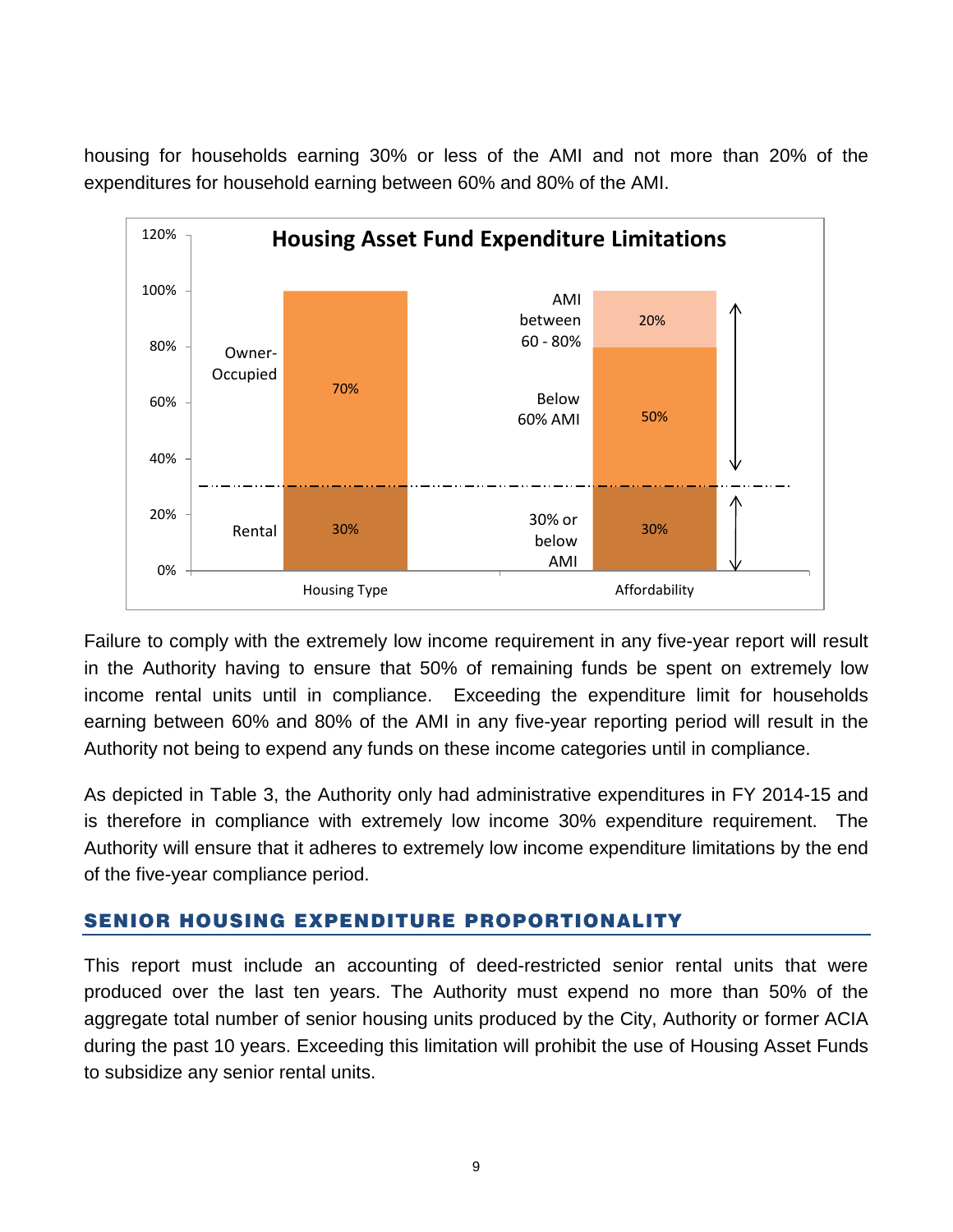There have been no affordable units developed in the past 10-years.

# <span id="page-11-0"></span>EXCESS SURPLUS

Excess surplus calculations were once performed by redevelopment agencies on an annual basis, and are intended to ensure that funds are expended to benefit low-income households in an expeditious manner. Generally speaking, funds should be encumbered within four years of receipt. SB 341 reinstates this calculation for housing successors. Excess surplus is defined by HSC Section 34176.1(d) as "an unencumbered amount in the account that exceeds the greater of one million dollars, or the aggregate amount deposited into the account during the housing successor's preceding four fiscal years, whichever is greater."

The first meaningful calculation of this total cannot be performed until the close of the fifth fiscal year. Once four years of deposits have been established, at the close of the fifth year, (FY 2016-17) the Authority will have to perform a true excess surplus calculation, comparing the unencumbered fund balance to the prior four years of deposits. As the general purpose of the excess surplus calculation is to ensure that money is expended for low-income purposes, the best action for the Authority is to use the next three years to encumber or expend money currently on deposit.

# <span id="page-11-1"></span>INVENTORY OF HOMEOWNERSHIP UNITS

AB 1793 requires this report to include an inventory of homeownership units assisted by the former Agency or the housing successor that are subject to covenants or restrictions or to an adopted program that protects the former Agency's investment of monies from the LMIHF. The inventory is shown in Table 5.

| <b>Homeownership Units with Affordability Restrictions</b>      | Table 5 |  |  |
|-----------------------------------------------------------------|---------|--|--|
| <b>Avalon Housing Authority</b>                                 |         |  |  |
| $\mathbf{A}$ and $\mathbf{A}$ and $\mathbf{A}$ and $\mathbf{A}$ | .       |  |  |

| <b>Address</b>   | Income   | Restriction       |            | Program     | Funding              |
|------------------|----------|-------------------|------------|-------------|----------------------|
|                  | Level    | <b>Start Date</b> | End Date   |             | Source               |
| 238 Descanso Ave | Moderate | 5/17/1996         | 5/17/2051  | <b>FTHB</b> | <b>LMIHF</b>         |
| 311 Descanso Ave | Moderate | 5/23/1995         | 5/23/2951  | <b>FTHB</b> | <b>LMIHF</b>         |
| 336 Triana Lane  | Moderate | 9/21/2010         | 9/21/2055  | <b>FTHB</b> | <b>LMIHF</b>         |
| 342 Triana Lane  | Moderate | 12/23/2014        | 12/23/2059 | <b>FTHB</b> | <b>Housing Bonds</b> |
| 338 Triana Lane  | Moderate | 6/23/2014         | 6/23/2059  | <b>FTHB</b> | <b>Housing Bonds</b> |